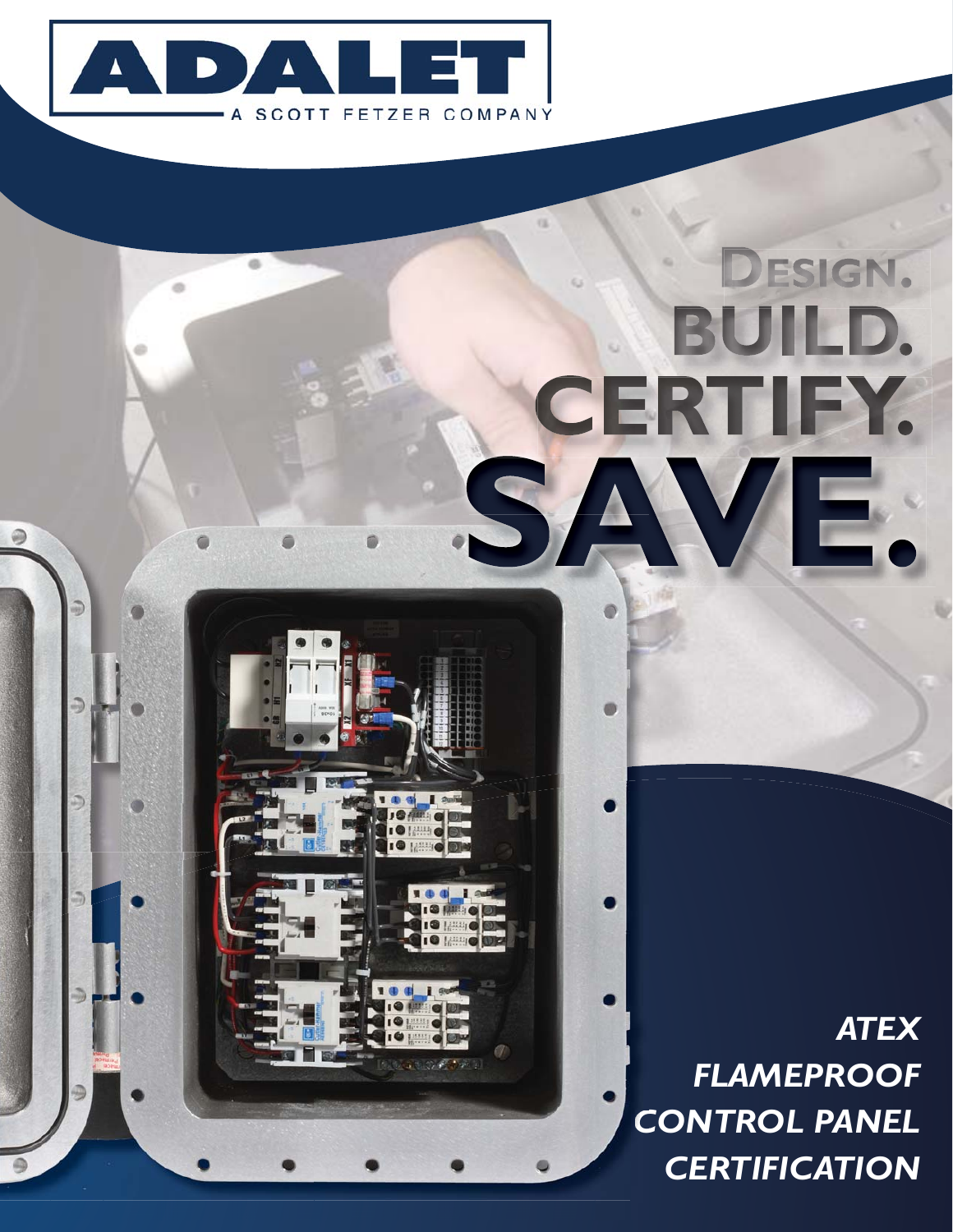

### *SAVE TIME AND MONEY WITH ADALET'S CERTIFIED ATEX CONTROL PANEL PROGRAM*

Adalet can save your company significant time and money by providing fully populated ATEX Equipment Certified enclosure assemblies. Don't worry about costly and time consuming  $3<sup>rd</sup>$  party testing agencies. Adalet's populated ATEX enclosures are certified to the most current ATEX standards and our engineering department will work with you to ensure your design is compliant.

Adalet's ATEX Equipment Certificate allows for the installation of control operators, motor control components, and many other  $\zeta$  marked devices. Adalet provides component installation and wiring services in addition to customer design review, certification, and documentation. We can build to your existing design or provide engineering services to assist you with your design.

#### **ATEX Certification & Documentation**

As part of the final ATEX control panel assembly, Adalet will provide all necessary certification and documentation required for your final ATEX equipment certification.

#### Engineering Review, Design & Consultation Services

Adalet engineering services are available for those projects which are candidates for ATEX control panel certification. Using customer supplied specifications, we will carefully review your requirements making certain your assembly meets or exceeds the minimum specifications for an ATEX equipment certification.

#### $IIB + H2$  Certification

Adalet's XCPX populated enclosures are certified for ATEX gas group IIB+H2 applications.

#### Turnkey Solutions for Adalet ATEX Control Panel Assemblies

Adalet can provide a complete turnkey ATEX control panel package based on your design specifications. Our engineering team has the experience necessary to provide you with a complete ATEX control panel from start to finish.



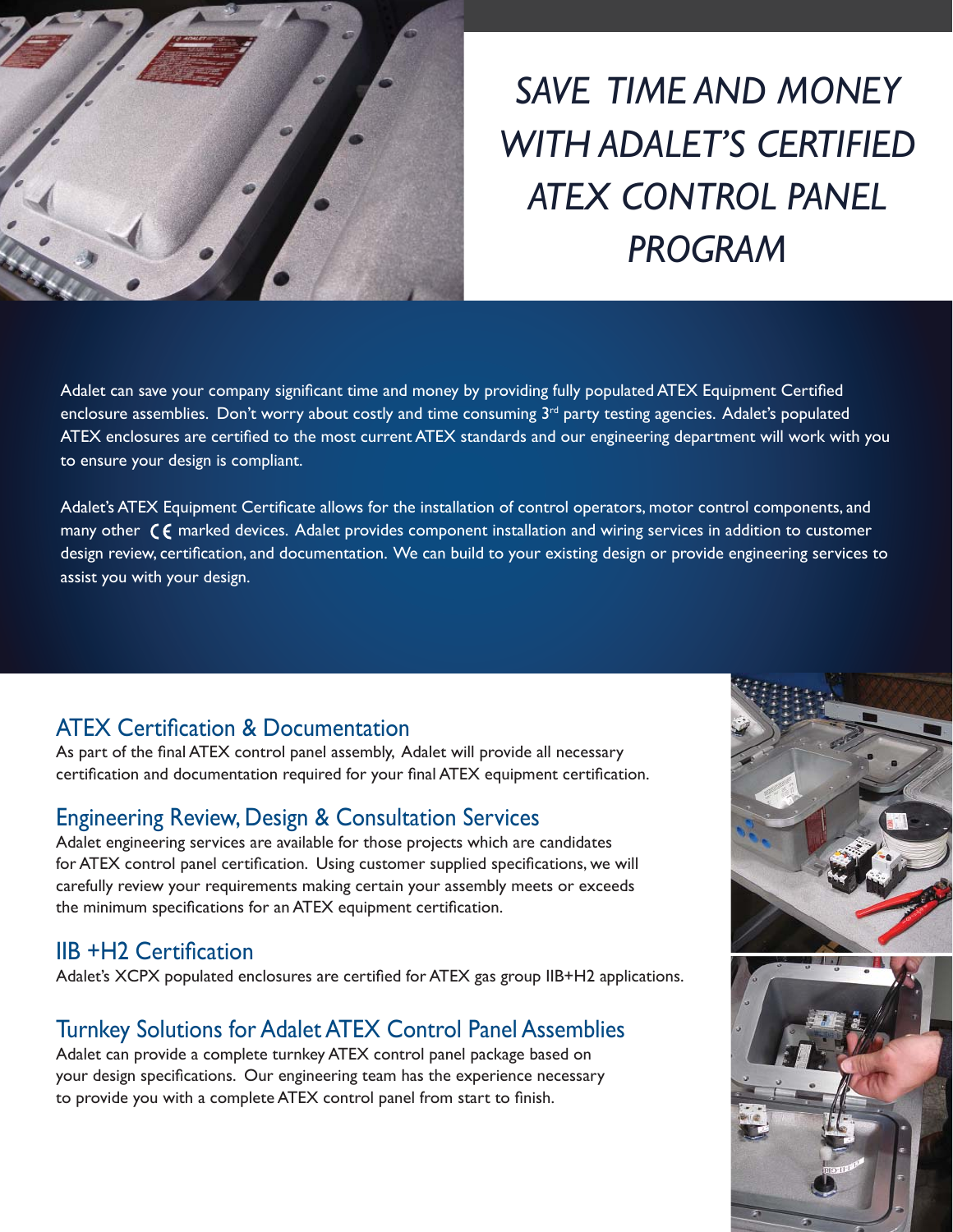## XCPX ENCLOSURE **SERIES**

The Adalet XCPX series ATEX Certified Control Panels are designed to provide a complete ATEX equipment certificate to final assemblies direct from ADALET without additional third party testing & approvals. Utilizing our ATEX Certified empty XCEX series of flameproof control enclosures, Adalet can fully populate our control enclosures with any  $\zeta$  approved device and provide the engineering services required to certify your final assembly as an ATEX control panel with a complete ATEX Equipment Certificate.



#### ADALET offers a large range of XCPX flameproof control enclosures to meet most control panel requirements. XCPX features include:

- Copper-free aluminum construction with a corrosion-resistant tumblast finish
- Uniform wall thicknesses to aid in the installation of control devices, windows and conduit openings
- Integral, cast-on, mounting lugs are slotted to make field installation easier.
- External flange design provides maximum accessibility to internal components.
- High-strength, metric steel cover bolts are plated and coated for maximum corrosion resistance
- Internal and external earthing devices are standard
- Covers exceeding 75 lbs. are provided with two removable eye bolts for ease of handling.

#### DESIGN OPTIONS:

- Stainless steel cover bolts
- O-ring seal for NEMA Type 4(4X) and IEC IP66
- Cast-on company logos
- Mounting buttons, bosses and pads
- Hinges
- Windows
- Mounting pans
- Auxiliary device installation
- Factory-machined conduit/cable entries

#### CERTIFICATION:

- **CE** 0539  $\langle \overline{\epsilon} x \rangle$  II 2 GD Ex d IIB+H2 T6 (T5: -20C  $\leq$  Ta  $\leq$  +55C)
- Class I, Groups BCD; Class II, Groups EFG; Class III
- Type 4 (4X w/ stainless steel hardware)
- IP40 or IP66 w/ N4 Gasket
- T6: -20ºC ≤ Ta ≤ +40ºC
- T5: -20°C  $\le$  Ta  $\le$  +55°C

#### FINISH OPTIONS:

- Polyester powder coating
- Anodizing
- Tropicalization
- Epoxy paint

Adalet sales will offer you a detailed price quotation based on the specifications unique to your project and scope of services required. Please contact one of our ATEX control panel consultants to learn more about our services or to inquire about receiving a price quotation for your ATEX control panel requirements.